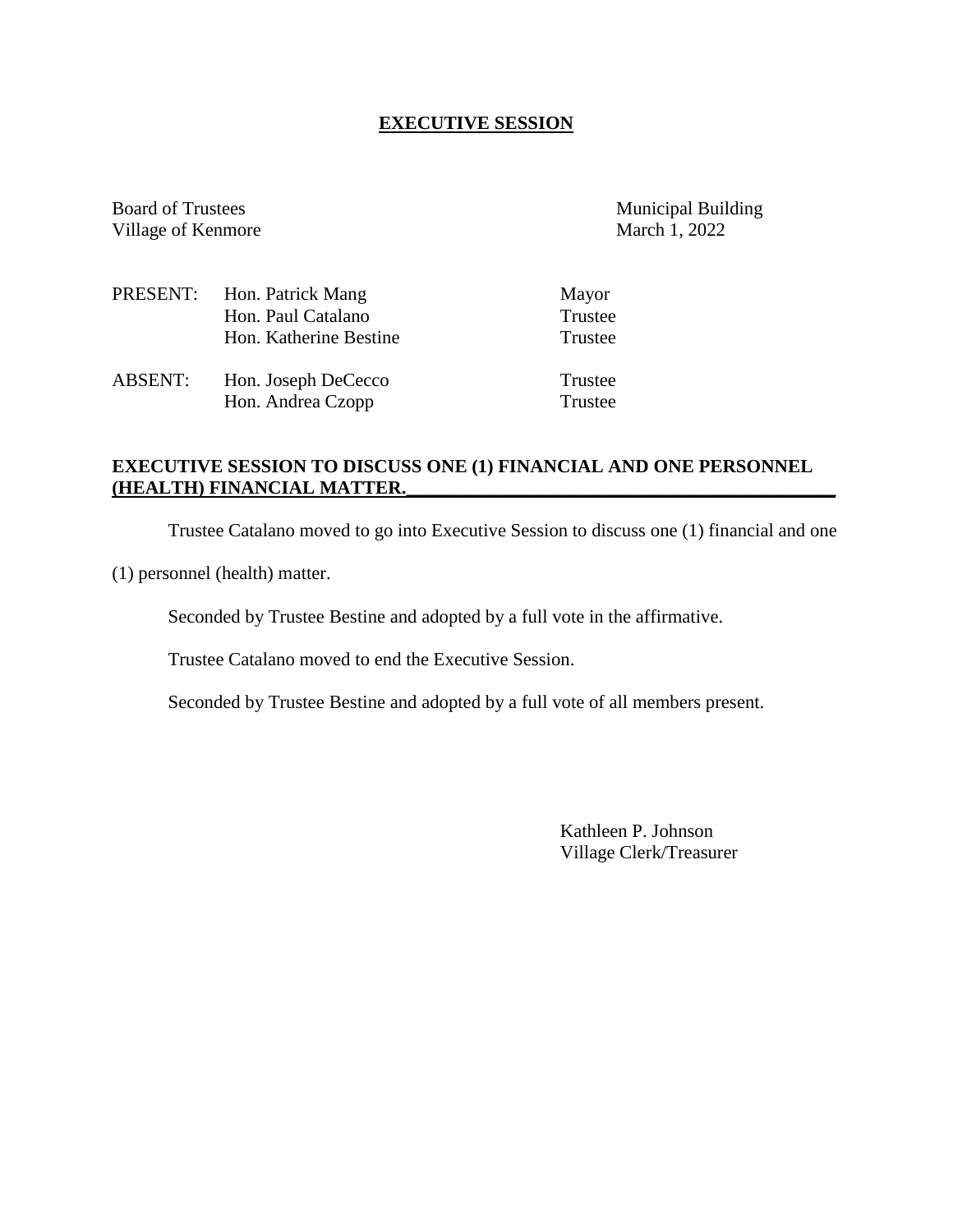### **CORPORATION PROCEEDINGS**

| <b>Board of Trustees</b><br>Village of Kenmore |                                                                   |                             | <b>Municipal Building</b><br>March 1, 2022 |
|------------------------------------------------|-------------------------------------------------------------------|-----------------------------|--------------------------------------------|
| PRESENT:                                       | Hon. Patrick Mang<br>Hon. Paul Catalano<br>Hon. Katherine Bestine | Mayor<br>Trustee<br>Trustee |                                            |
| <b>ABSENT:</b>                                 | Hon. Joseph DeCecco<br>Hon. Andrea Czopp                          | Trustee<br>Trustee          |                                            |

The meeting was called to order at 7:30 p.m. by Mayor Patrick Mang. The Mayor led the Pledge of Allegiance.

## **BOARD APPROVED A RESOLUTION PERTAINING TO THE JUSTICE COURT AUDIT.**

Trustee Bestine moved to approve a Resolution pertaining to the Justice Court Audit. A

copy of the Resolution is attached to these minutes for record purposes.

Seconded by Trustee Catalano and adopted by a full vote in the affirmative.

# **BOARD APPROVED A RESOLUTION RECOGNIZING MARCH AS MEALS ON WHEELS MONTH.**

Trustee Catalano moved to approve a Resolution recognizing March as Meals on Wheels

Month in the Village of Kenmore. A copy of the Resolution is attached to these minutes for

record purposes.

Seconded by Trustee Bestine and adopted by a full vote in the affirmative.

### **ABSTRACT OF AUDITED VOUCHERS.**

Trustee Catalano offered the following resolution and moved for its adoption:

**RESOLVED,** that the Mayor be and he hereby is authorized to sign the Abstract of Audited

Vouchers dated March 1, 2022 in the amount of \$337,840.64; General Fund \$275,665.49; Water